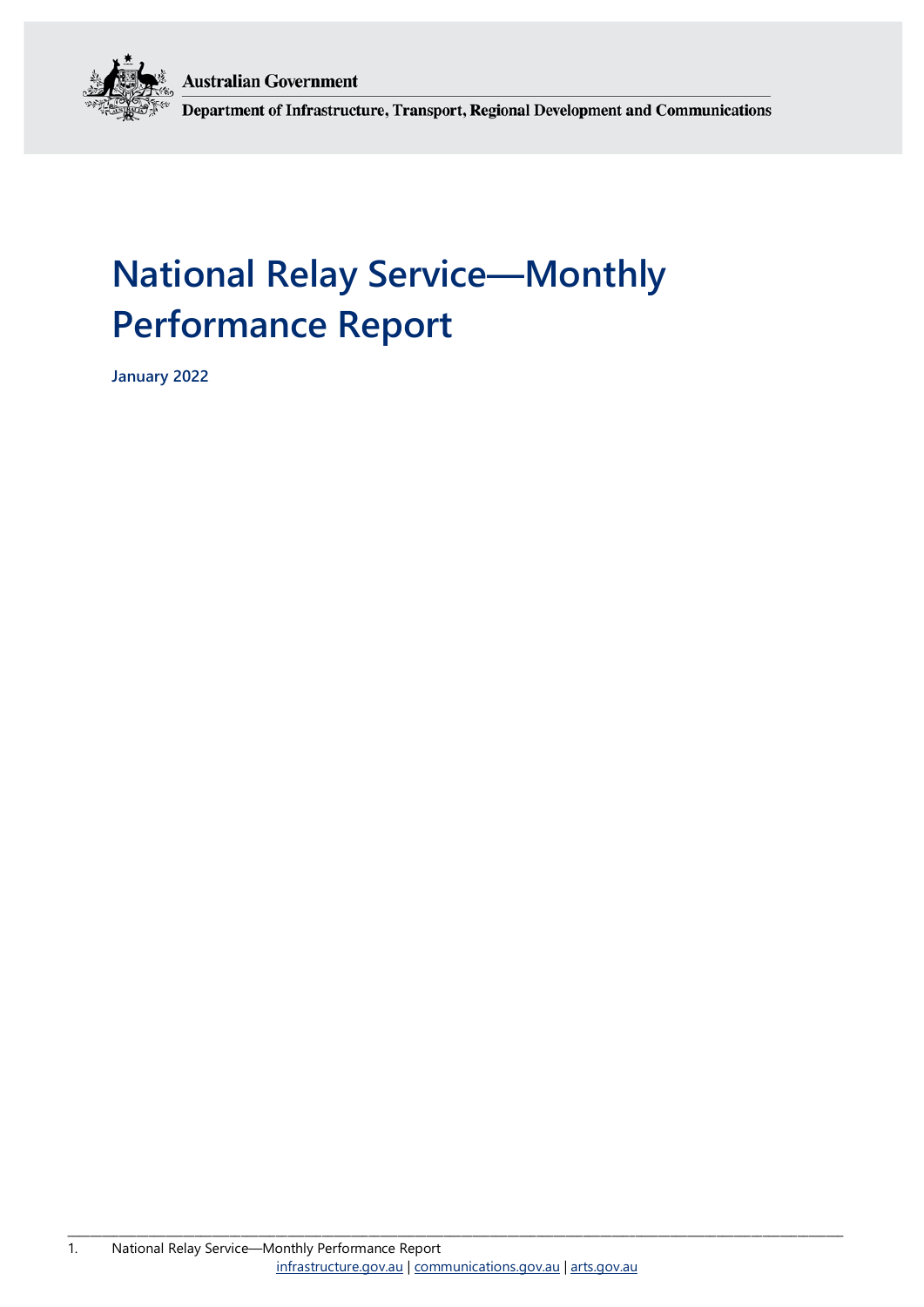© Commonwealth of Australia 2022 January 2022 / INFRASTRUCTURE

### **Ownership of intellectual property rights in this publication**

Unless otherwise noted, copyright (and any other intellectual property rights, if any) in this publication is owned by the Commonwealth of Australia (referred to below as the Commonwealth).

#### **Disclaimer**

The material contained in this publication is made available on the understanding that the Commonwealth is not providing professional advice, and that users exercise their own skill and care with respect to its use, and seek independent advice if necessary.

The Commonwealth makes no representations or warranties as to the contents or accuracy of the information contained in this publication. To the extent permitted by law, the Commonwealth disclaims liability to any person or organisation in respect of anything done, or omitted to be done, in reliance upon information contained in this publication.

#### **Creative Commons licence**

With the exception of (a) the Coat of Arms; (b) the Department of Infrastructure, Transport, Regional Development and Communications photos and graphics; and (c) [OTHER], copyright in this publication is licensed under a Creative Commons Attribution 4.0 Australia Licence.

Creative Commons Attribution 4.0 Australia Licence is a standard form licence agreement that allows you to copy, communicate and adapt this publication provided that you attribute the work to the Commonwealth and abide by the other licence terms.

Further information on the licence terms is available from [https://creativecommons.org/licenses/by/4.0/.](https://creativecommons.org/licenses/by/4.0/) This publication should be attributed in the following way: © Commonwealth of Australia 2022.

### **Use of the Coat of Arms**

The Department of the Prime Minister and Cabinet sets the terms under which the Coat of Arms is used. Please refer to the Commonwealth Coat of Arms — Information and Guidelines publication available at [www.pmc.gov.au.](http://www.pmc.gov.au/) 

#### **Contact us**

This publication is available in hard copy or PDF format. All other rights are reserved, including in relation to any Departmental logos or trade marks which may exist. For enquiries regarding the licence and any use of this publication, please contact:

Director—Publishing and Communications Communication Branch Department of Infrastructure, Transport, Regional Development and Communications GPO Box 594 Canberra ACT 2601 Australia Email: [publishing@communications.gov.au](mailto:publishing@communications.gov.au)

Websites: [www.infrastructure.gov.au](http://www.infrastructure.gov.au/) [| www.communications.gov.au](http://www.communications.gov.au/) | [www.arts.gov.au.](http://www.arts.gov.au/)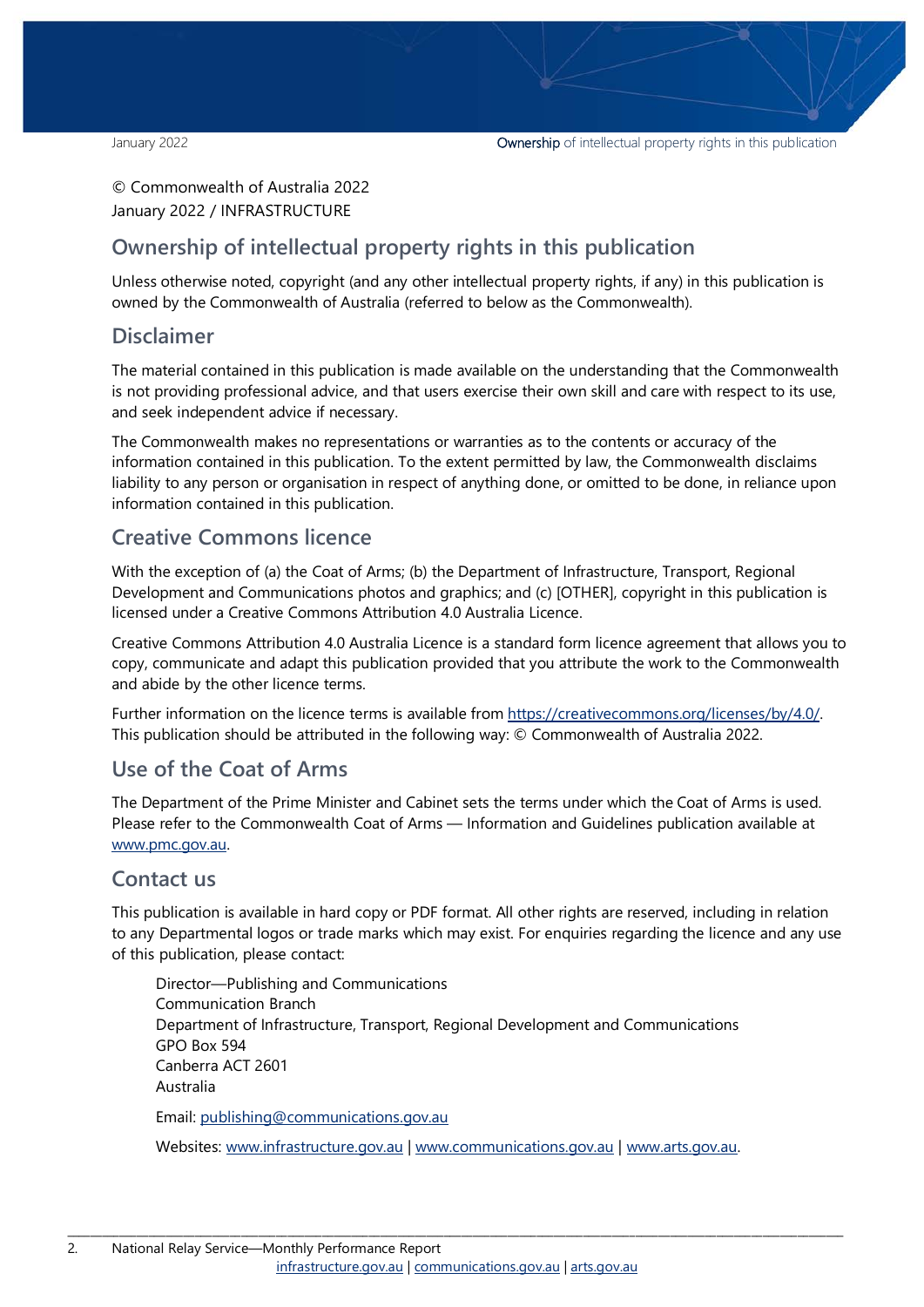#### January 2022

#### **Contents**

### Tables / images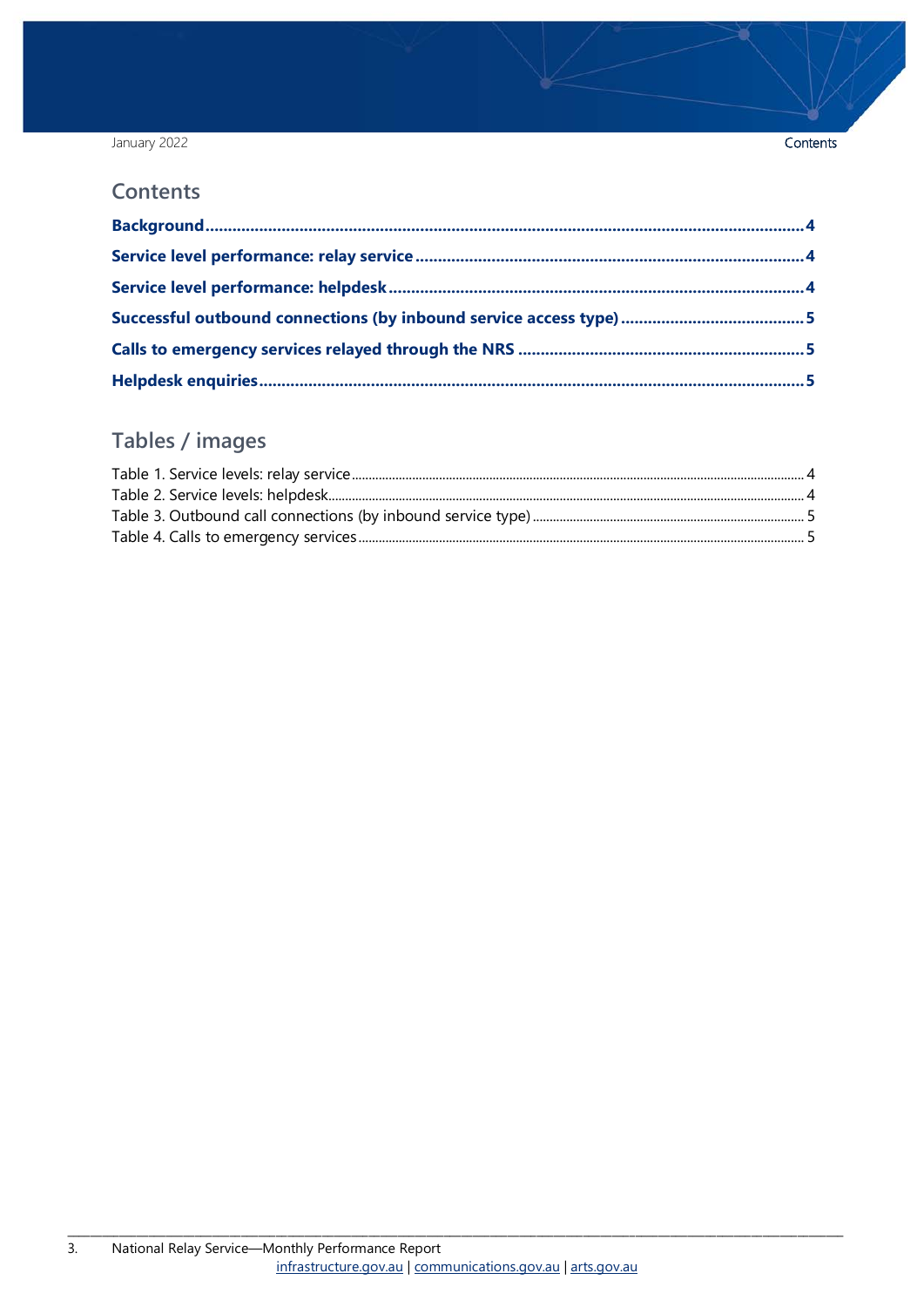## <span id="page-3-0"></span>**Background**

Concentrix, the National Relay Service (NRS) provider (relay and helpdesk services), submits activity and performance data to the Department of Infrastructure, Transport, Regional Development and Communications (the Department). This information is used to review the performance of the NRS against agreed service levels as well as provide data and information about how the NRS has been used in that month.

The Department then reports on NRS performance against agreed service levels and information on how the NRS is used, including the number of successful outbound connections, the number of calls to emergency services and the number of enquries to the NRS helpdesk.

## <span id="page-3-1"></span>**Service level performance: relay service**

| <b>Service level</b>                        | <b>Target</b>                                                                                                                                 | <b>January</b><br>2022 |
|---------------------------------------------|-----------------------------------------------------------------------------------------------------------------------------------------------|------------------------|
| Grade of Service 1 106<br>and 000 emergency | At least 85% of 106 and 000 calls are answered by a call-taker<br>within 5 seconds of reaching the relevant answering point for<br>the call.  | 98.19%                 |
| Grade of Service 2 106<br>and 000 emergency | At least 95% of 106 and 000 calls are answered by a call-taker<br>within 10 seconds of reaching the relevant answering point<br>for the call. | 99.28%                 |
| <b>Abandon Rate</b>                         | No more than 5% of calls answered by a call taker are<br>abandoned after leaving the IVR or being presented to the<br>routing queue.          | 2.34%                  |
| <b>Grade of Service 3</b>                   | At least 85% of all other non-emergency calls are answered<br>by a call taker within 10 seconds                                               | 86.12%                 |
| <b>Grade of Service 4</b>                   | At least 80% of video relay calls are answered by a call taker<br>within 120 seconds                                                          | 91.75%                 |

<span id="page-3-3"></span>**Table 1. Service levels: relay service**

### <span id="page-3-2"></span>**Service level performance: helpdesk**

#### <span id="page-3-4"></span>**Table 2. Service levels: helpdesk**

| <b>Service level</b>                  | <b>Target</b>                                                                                                                                                                                                                                                                                            | <b>January</b><br>2022 |
|---------------------------------------|----------------------------------------------------------------------------------------------------------------------------------------------------------------------------------------------------------------------------------------------------------------------------------------------------------|------------------------|
| <b>Grade of Service</b>               | 80% of all telephone calls answered by a call taker within 30<br>seconds                                                                                                                                                                                                                                 | 92.84%                 |
| <b>Acknowledgement</b>                | Must acknowledge greater than 85% of all enquiries received<br>through public NRS email addresses or forms from Accesshub or<br>from Helpdesk users within four hours where the enquiry is received<br>before 2 pm (AEST) on a business.<br>Day or otherwise by 12 noon (AEST) on the next business day. | 100%                   |
| <b>Contact Resolution</b>             | Resolve greater than 85% of all enquiries received within 2 business<br>days.                                                                                                                                                                                                                            | 100%                   |
| <b>Complaint</b><br><b>Resolution</b> | All complaints received are resolved within 20 business days of them<br>being raised                                                                                                                                                                                                                     | 100%                   |

\_\_\_\_\_\_\_\_\_\_\_\_\_\_\_\_\_\_\_\_\_\_\_\_\_\_\_\_\_\_\_\_\_\_\_\_\_\_\_\_\_\_\_\_\_\_\_\_\_\_\_\_\_\_\_\_\_\_\_\_\_\_\_\_\_\_\_\_\_\_\_\_\_\_\_\_\_\_\_\_\_\_\_\_\_\_\_\_\_\_\_\_\_\_\_\_\_\_\_\_\_\_\_\_\_\_\_\_\_\_\_\_\_\_\_\_\_\_\_\_\_\_\_\_\_\_\_\_\_\_\_\_\_\_